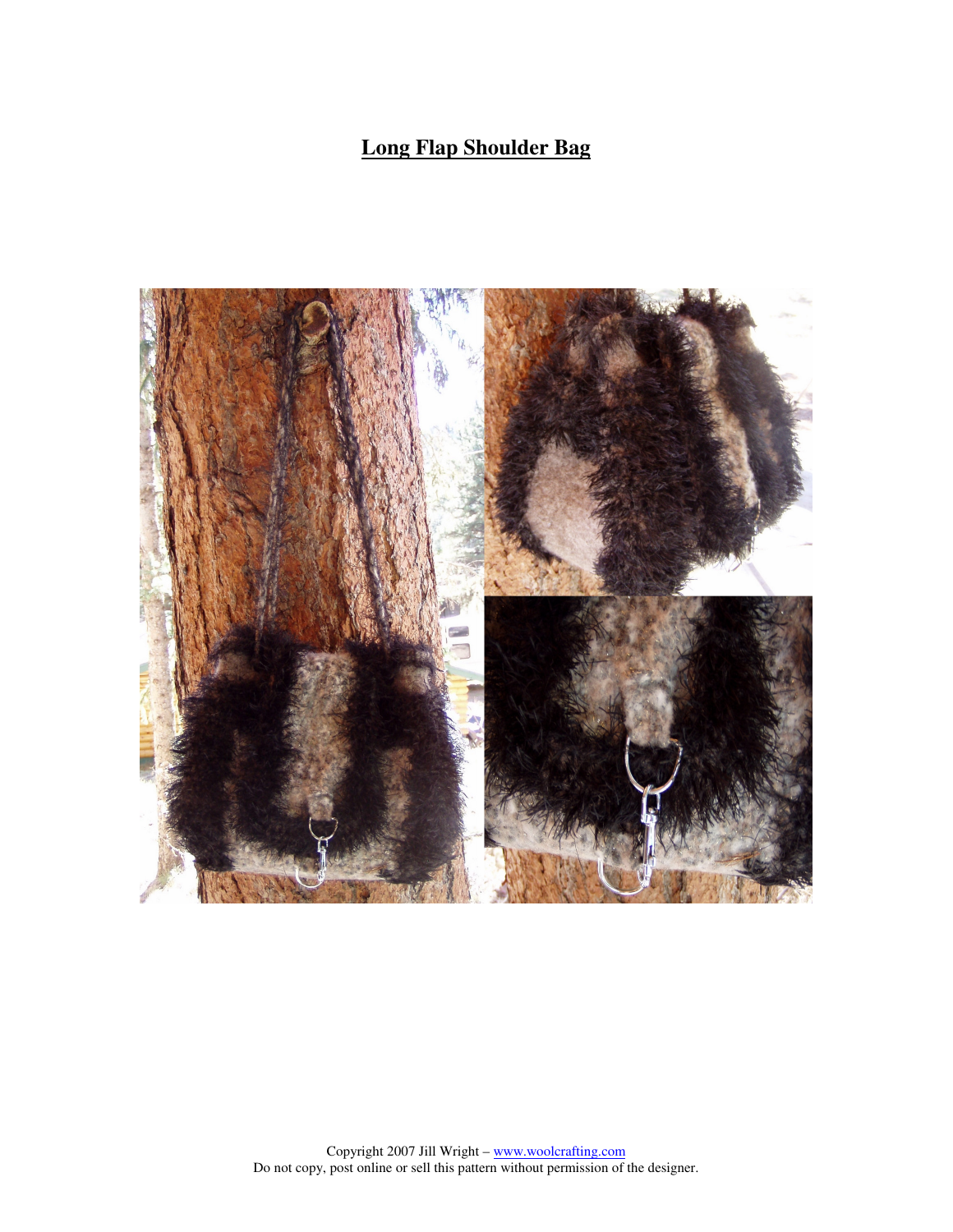## **Finished Size**

12" wide x 11.5" high x 7" deep

### **Yarn**

Light Worsted Weight (Medium  $-4$ ) 80%-100% wool - 615yds Contrast Worsted Weight (Medium/Bulky – 4/5) 80%-100% wool – 235yds Eyelash Yarn – 100% Polyester – 295 yds

### **Hook**

I/9 (5.50mm) Adjust hook size if necessary to obtain the correct gauge.

#### **Notions**

Blunt end needle; 2 x 2 inch 'D' rings; 1 metal clip

#### **Gauge**

13sts x 10 rows = 4 inches over hdc in Light Worsted Weight yarn

### **Abbreviations**

 $Ch - chain$ Hdc – half double crochet LWW – light worsted weight Prev - previous Rev sc – reverse single crochet RS – right side Sc – single crochet Sk - skip  $SI$  st – slip-stitch  $St(s) - stitch(es)$ WS – wrong side WW – worsted weight

#### **Notes:**

Pattern may be worked completely in the round - turning work after each round is completed, should you not wish to use eyelash yarn at corners. Ch 1 at start of each row is counted as 1 hdc.

### **Stitch Guide:**

 $Rev sc - sc$  as usual but from left to right.

**Base –** worked flat in LWW. Row 1. Ch 41, hdc in second ch from hook and each ch to end, turn (40sts). Rows  $2 - 20$ . Ch 1, hdc in each hdc, turn.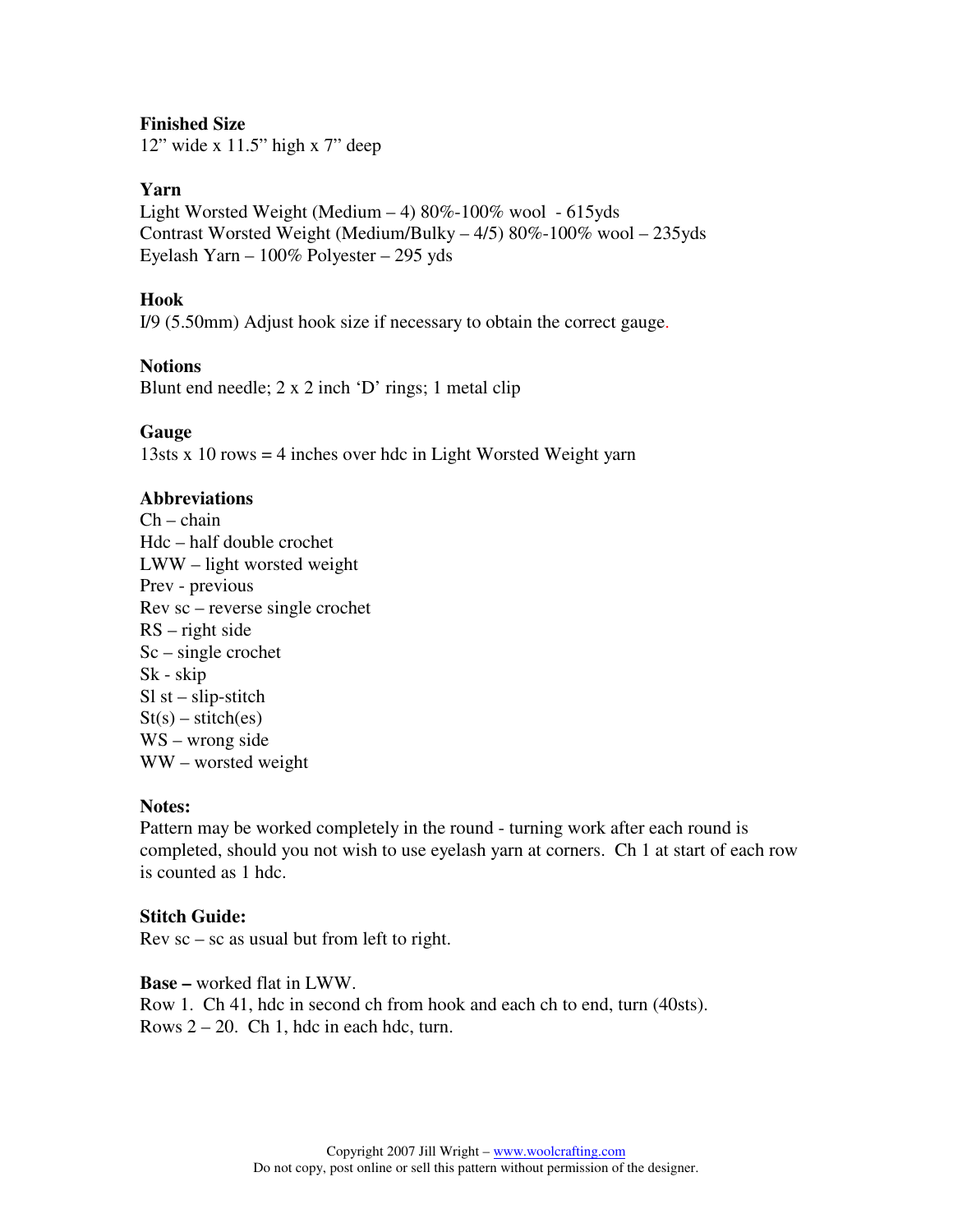## **Back and Front Panels –** worked flat in contrast WW.

Row 1. With RS facing join contrast yarn to  $5<sup>th</sup>$  st along one long side, ch 1, hdc in each st to last 4 sts, turn (32sts).

Rows  $2 - 19$ . Ch 1, hdc in each st, turn.

Repeat above for opposite panel.

## **Side Panels –** worked in LWW

Row 1. Holding together 1 strand of LWW and 1 strand of eyelash join yarn to base at rightmost stitch next to end of side panel, ch 1, sl st to side panel level with first row, hdc in next 3 sts, hdc in corner of base, hdc in next 3 sts along side edge of base, drop eyelash to inside of bag and continue work with LWW only working 24 hdc evenly across short edge to last 4 st spaces, join in second ball of eyelash yarn and working with  $LWW +$ eyelash held together hdc in next 3 sts, hdc in corner st, hdc in next 3 sts, sl st to finished panel at same height, turn (40 sts).

Rows 2 – 19. Continue pattern as set in prev row…ch 1, sl st to finished panel, 7 hdc LWW + eyelash, 24 hdc LWW, 8 hdc LWW + eyelash, sl st to finished panel, turn. Repeat above for second end panel.

Once all panels are completed and joined together continue around whole bag as follows…

Rows  $20 - 24$  – worked in rounds in LWW + eyelash – Ch 1, hdc in each st, sl st to ch 1, turn (144 sts).

Row 25. Ch 2, 4 dc, \*ch 1, sk 1, 20 dc, ch 1, sk 1, 16 dc, ch 1, sk 1, 14 dc, ch 1, sk 1**\***, 16 dc, rep from \* to \* once, 11 dc, join with sl st to ch 2, turn.

Rows  $26 - 27$  using LWW only. Ch 1, hdc in each st, join with sl st to ch 1, turn. Row 28 using LWW + eyelash. 1 round of hdc.

Row 29 using LWW + eyelash. 1 round of rev sc, break yarn, finish off, weave in ends.

**Flap –** using Contrast WW

Row 1. On back of bag, locate 2 holes for straps (worked on dc row), mark center 14 sts, join in yarn, ch 1, hdc 13, turn.

Rows  $2 - 20$ . Ch 1, hdc in each st, turn.

Break yarn, finish off, weave in ends.

## **Flap edging**

With WS facing, using LWW + eyelash join in yarn where flap joins bag, hdc once in end of each row of flap, 2 hdc in corner st, 14 hdc across end of flap, 2 hdc in corner st, 1 hdc in end of each row of flap, sl st to top edge of bag, turn (58sts).

Next Row. Ch 1, sl st to bag 1 st along top edge, hdc 21, 3 hdc in next st, hdc 16, 3 hdc in next st, hdc 21, sl st to bag 1 st along, turn.

Next Row. Ch 1, sl st to bag 1 st along, hdc 22, 3 hdc in next st, hdc 18, 3 hdc in next st, hdc 22, sl st to top of bag, break yarn, finish off, weave in ends.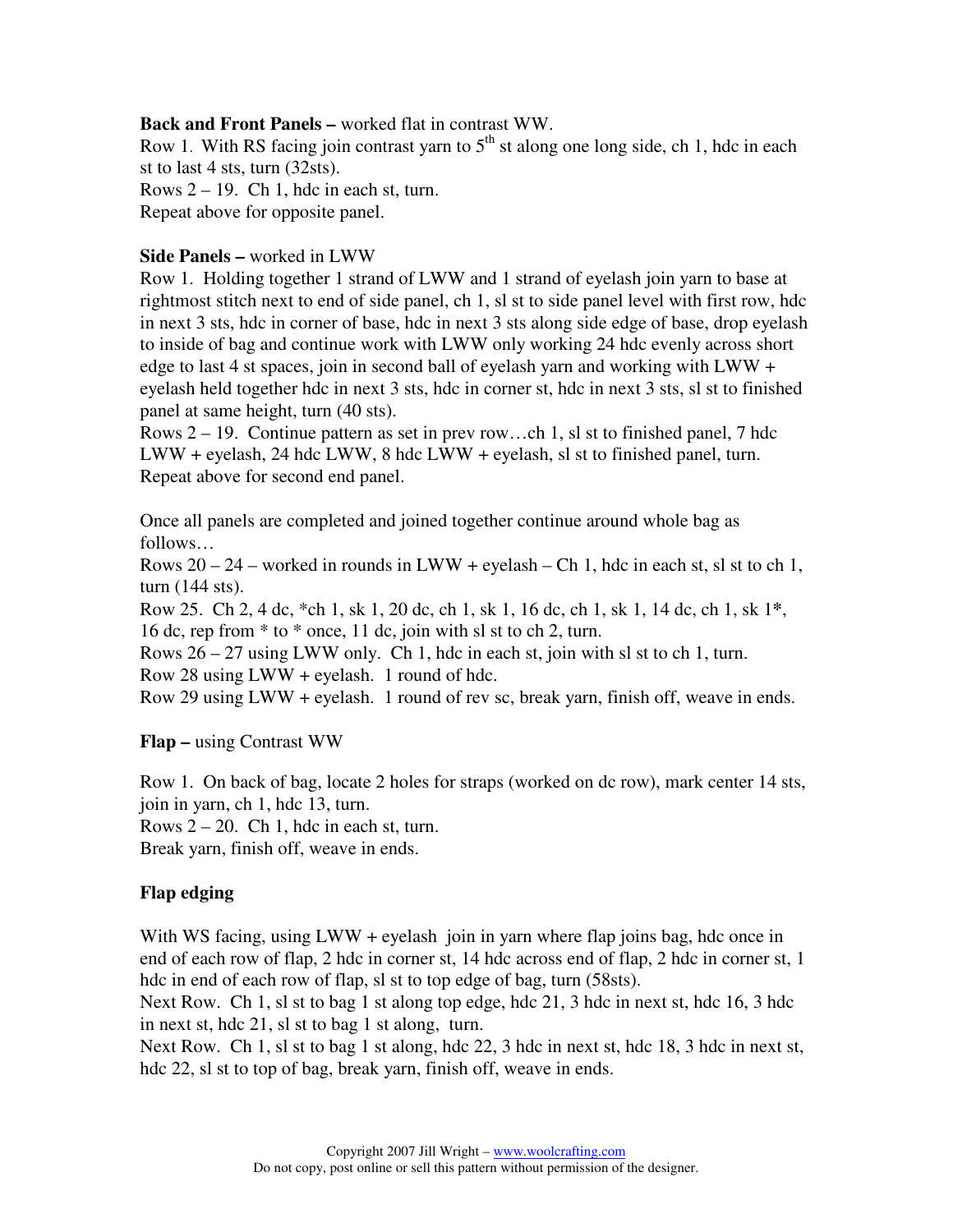## **Tabs for Closure**

Attach clip to curved part of 'D' ring. Using WW 10 sc around straight edge of 1 'D' ring, turn. Next Row. Ch 1, sc in each st, turn (10 sts). Rep last row once, break yarn, finish off, stitch to center of flap 8 rows from end of flap.

Work second tab in same manner (omitting clip) and stitch to center front of bag 4 rows up from base.

# **Handles- Rope or Twisted Cord**

Cut 2 lengths of each yarn 6.5 yards long. Take one length of each yarn (3 strands) and smooth them together, fold in half and tie cut ends loosely together. Loop one end over handle or hook and place fingers through other end of loop. Hold taut and twist 150 times in one direction only. Keeping rope held taut, find and hold onto center of rope whilst bringing both outer ends together. Let go of center of rope and allow it to twist on itself. Repeat for second handle.

Thread ends of one handle through holes from back panel of bag to outside of bag at each end. Repeat for front of purse. Tie handles together at each end panel of bag. Cut folded end of handles and fluff out.

For thicker handles use more strands of yarn. Remember – your handle will be 4 times as thick as the number of strands you cut initially, ie. Cut 6 strands for each handle – handle will be 24 strands thick and will felt even thicker too.

# **Felting**

Be sure all ends are woven in before felting. Place bag in mesh laundry bag or zippered pillowcase, set washing machine to hot wash, cold rinse, smallest load, longest cycle. Start washing machine, add small amount of "wool friendly detergent" – Woolite, Eucalan or other. Add mesh bag to washing machine together with a pair of well-washed (but not frayed) jeans.

You can check your bag during the cycle provided you use a top loading washing machine – front loaders will have to allow the full cycle to run. To avoid permanent 'creasing' of your bag, stop the cycle before spinning begins. If your bag s not felted to your satisfaction, repeat the felting process until you are happy with the results.

Remove the bag from the washer, squeeze out as much water as possible, roll bag in clean dry towel and squeeze out more water. Pull to shape. Allow to air dry. You can stuff your bag with books (inside a plastic bag), boxes or plastic bags or even newspaper to help it keep its shape as it dries.